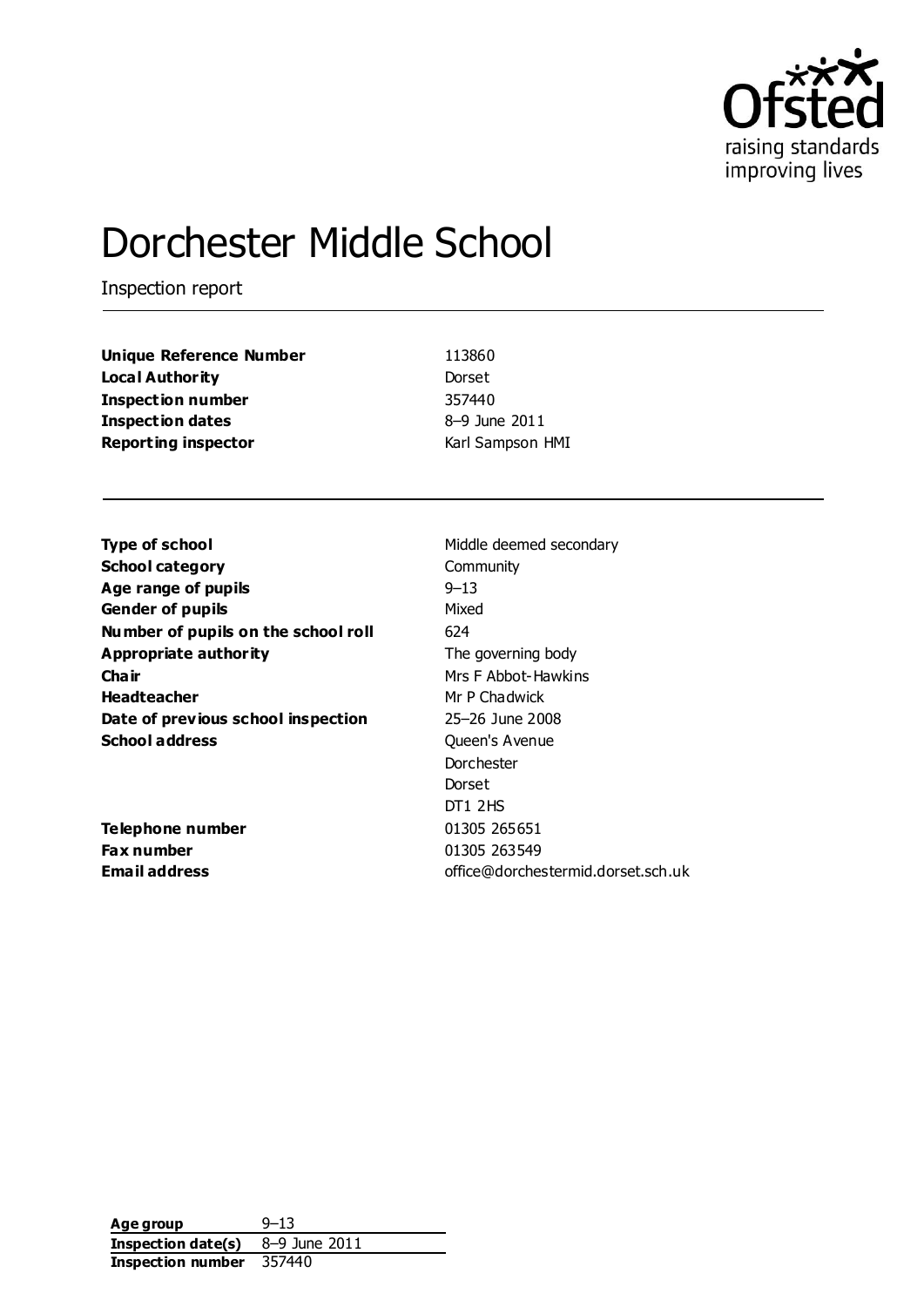The Office for Standards in Education, Children's Services and Skills (Ofsted) regulates and inspects to achieve excellence in the care of children and young people, and in education and skills for learners of all ages. It regulates and inspects childcare and children's social care, and inspects the Children and Family Court Advisory Support Service (Cafcass), schools, colleges, initial teacher training, work-based learning and skills training, adult and community learning, and education and training in prisons and other secure establishments. It assesses council children's services, and inspects services for looked after children, safeguarding and child protection.

Further copies of this report are obtainable from the school. Under the Education Act 2005, the school must provide a copy of this report free of charge to certain categories of people. A charge not exceeding the full cost of reproduction may be made for any other copies supplied.

If you would like a copy of this document in a different format, such as large print or Braille, please telephone 0300 123 4234, or email enquiries@ofsted.gov.uk.

You may copy all or parts of this document for non-commercial educational purposes, as long as you give details of the source and date of publication and do not alter the information in any way.

To receive regular email alerts about new publications, including survey reports and school inspection reports, please visit our website and go to 'Subscribe'.

Royal Exchange Buildings St Ann's Square Manchester M2 7LA

T: 0300 123 4234 Textphone: 0161 618 8524 E: enquiries@ofsted.gov.uk W: www.ofsted.gov.uk

Ofsted

© Crown copyright 2011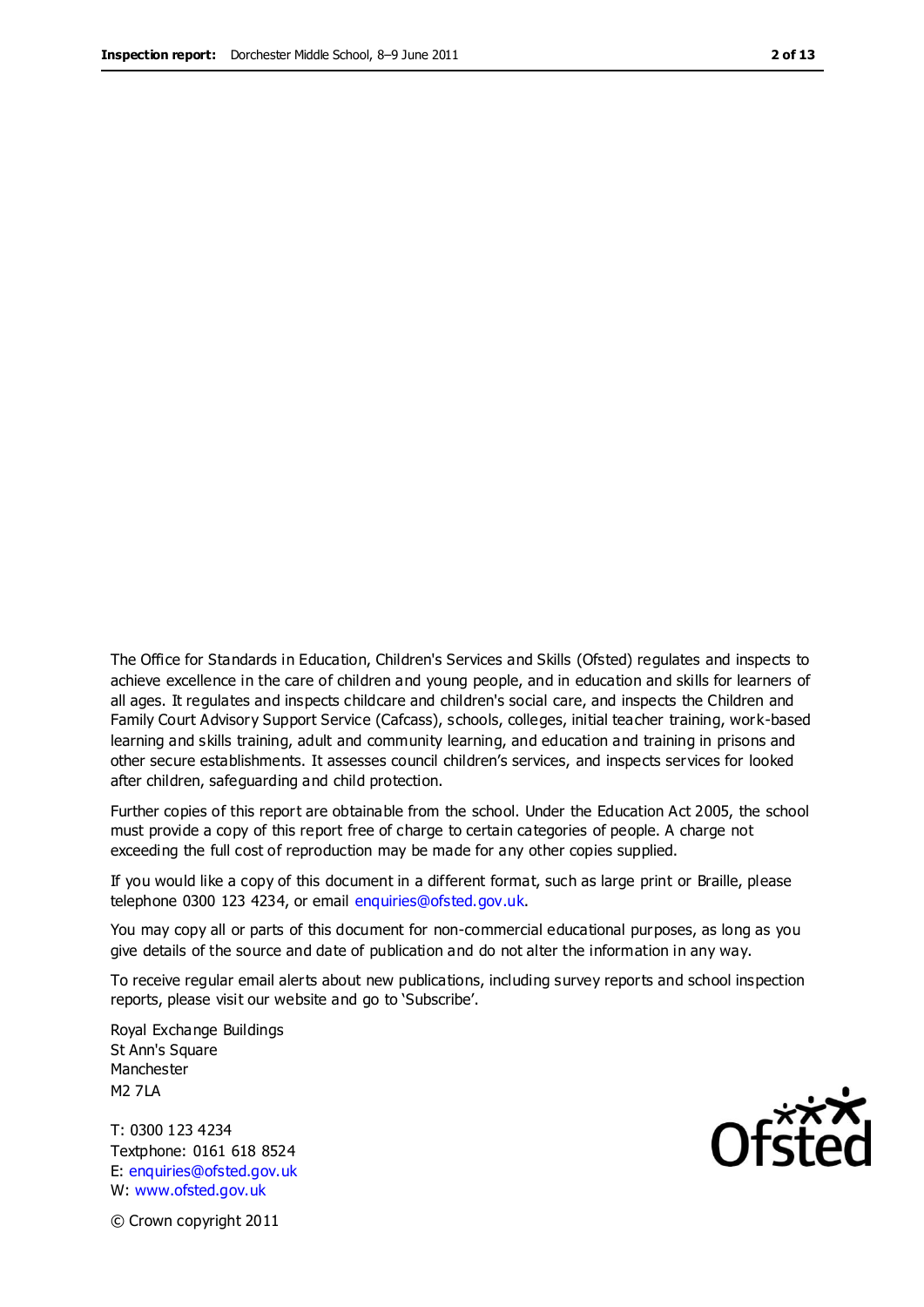## **Introduction**

This pilot inspection was carried out by one of Her Majesty's Inspectors and three additional inspectors. Inspectors carried out observations of two full lessons, and 28 part lessons taught by 30 teachers. A third of the lessons were jointly observed by a member of the school's leadership team. A learning walk comprising a number of short visits to lessons in English, literacy, numeracy and French was carried out jointly with a senior leader. The work of the speech and language unit was observed and inspectors saw parts of homebase time as well as an assembly. Discussions were held with senior and middle leaders, staff, three members of the governing body and different groups of students. Inspectors looked at the school's selfevaluation and planning documents, external evaluations of the school's work, policy documents and pupils' work. They observed the school's work, and looked at 151 questionnaires sent in by parents and carers, questionnaires completed by a sample of pupils from each year group, and 27 completed by staff.

# **Information about the school**

Dorchester Middle School is a large middle school serving the western side of the town and its surrounding area. It has a nine-place speech and language resource base on site. The school has very strong partnerships with providers across the four to 19 age range through the Dorchester Area Schools Partnership (DASP). Most students are of White British heritage and the vast majority speak English as their first language. The proportion of students known to be eligible for free school meals is below the national average. The proportion with special educational needs and/or disabilities is above the national average. The proportion of students who have a statement of special educational needs is double that found nationally. The school has achieved the Investors in People and Rights Respecting School awards and holds Healthy School status. The school has held science and mathematics specialist status since 2007. It has met the government's floor targets for Key Stage 2 over the past three years.

There has been considerable change in leadership and management since the last inspection in June 2008 with the appointment of a new headteacher, deputy headteacher, assistant headteacher and special educational needs coordinator during this time.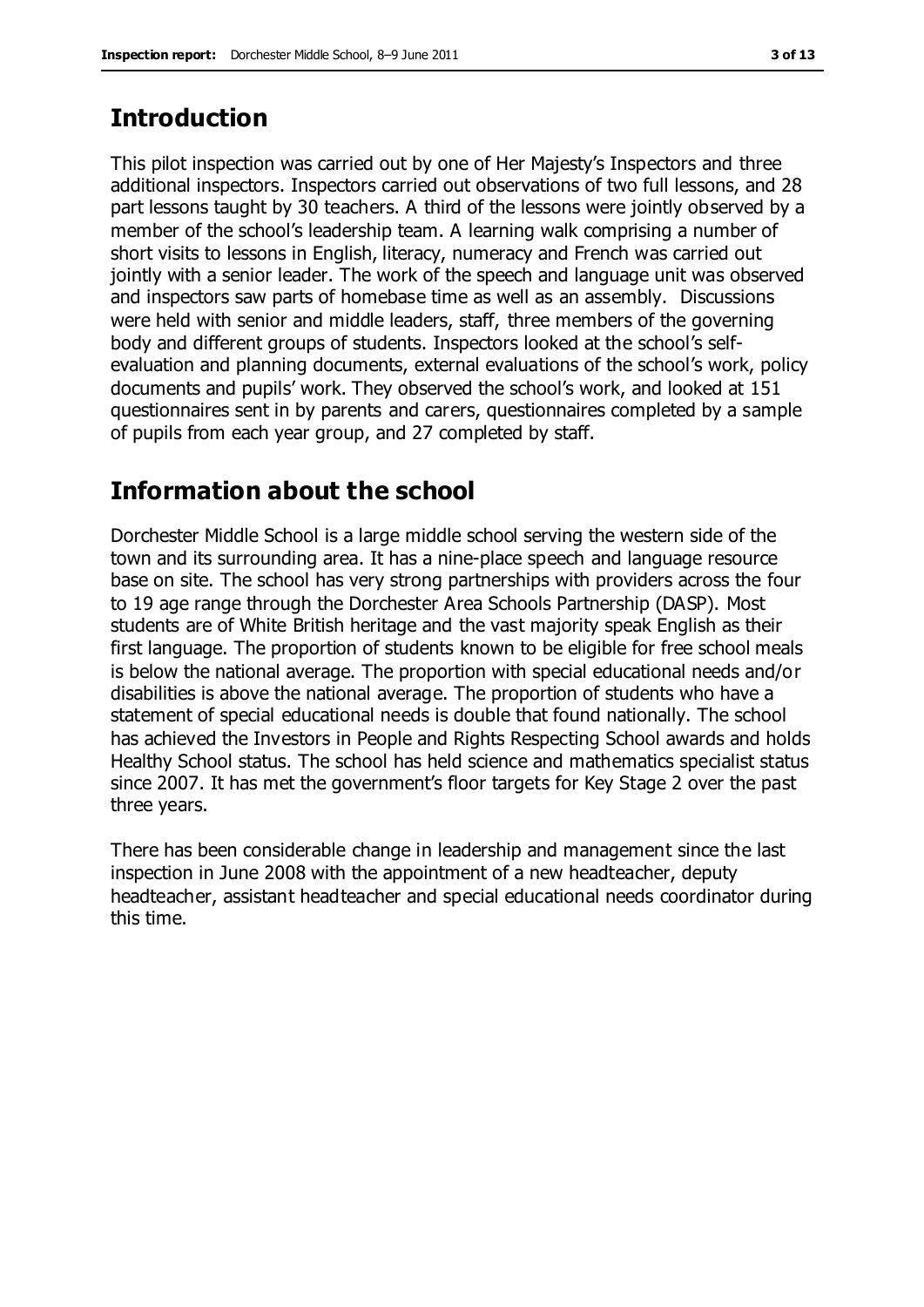# **Inspection judgements**

| <b>Overall effectiveness</b>     |  |
|----------------------------------|--|
|                                  |  |
| <b>Achievement</b>               |  |
| <b>Teaching</b>                  |  |
| <b>Leadership and management</b> |  |
| <b>Behaviour and safety</b>      |  |

| Does the school adequately promote the pupils' well-being? | Yes   |
|------------------------------------------------------------|-------|
| Does the school adequately promote community cohesion?     | Yes   |
| Does the school provide value for money?                   | l Yes |

## **Key findings**

- Dorchester Middle School is a good and improving school. It is well led by a headteacher who has a clear vision for the school's future.
- Good leadership and management are bringing about sustained improvement in many aspects of the school's work. There is a strong sense of teamwork and collaboration among staff and a commitment to raising attainment and improving achievement for all.
- Pupils enjoy learning and achieve well. They make good progress in acquiring literacy, numeracy and communications skills and are well prepared for the next steps in their education.
- $\blacksquare$  The school is a strong, cohesive learning community that reflects well its values of cooperation, total inclusion and success for all. As a result, the school provides a positive, caring and nurturing environment in which learners thrive.
- The range and quality of personalised and individual programmes enables pupils in the speech and language unit to make good progress academically and excellent progress in their personal development.
- Behaviour is good, attitudes to learning are positive and pupils exhibit confidence and respect for others, as evidenced by good relationships throughout the school. Pupils say that they feel very safe and their parents and carers agree.
- Teaching is good overall. The best lessons are carefully planned to meet the differing needs of pupils and provide frequent and high-quality opportunities for pupils to participate and drive learning forward. In the weaker lessons, activities are not yet sufficiently finely tuned to challenge the less-able pupils to make similar progress to their peers.
- The use of assessment to support pupils' progress is variable. It is at its best when teachers use incisive questioning to gauge pupils' understanding, deepen thinking and offer clear and detailed guidance about steps for improvement. These skills are not yet shared by all teachers across the school.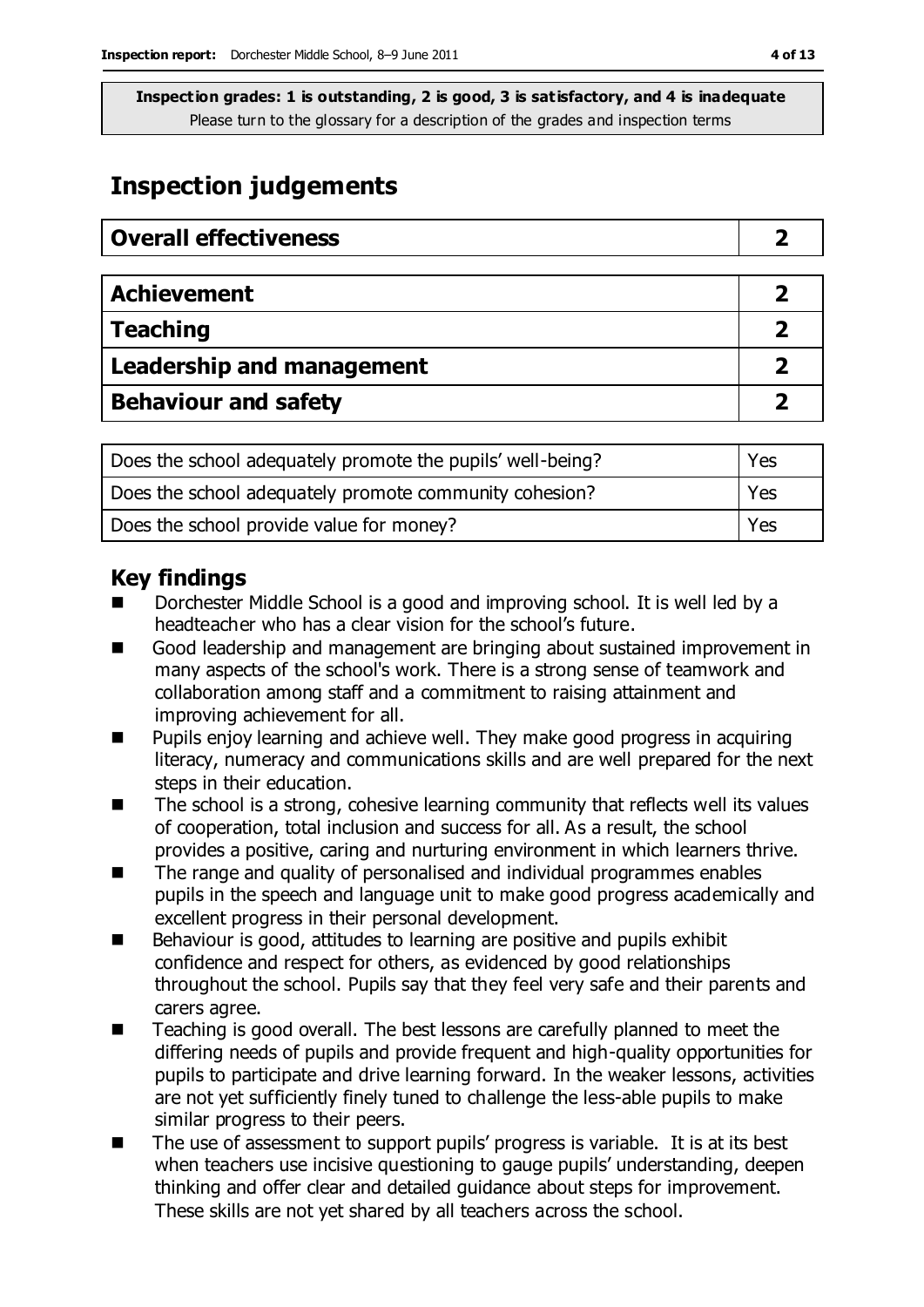#### **What does the school need to do to improve further?**

- Build upon the best practice in the school so that all teaching is good or better by July 2012 and the proportion of outstanding lessons is increased to at least 40% by September 2013. It should improve further its teaching by:
	- rigorously monitoring and using the assessment information for different  $\equiv$ pupil groups, particularly the least able, to ensure that learning opportunities are carefully tailored to fully meet their needs and maximise achievement
	- extending the use of high-quality dialogue to stimulate more active participation from pupils in all lessons and increase opportunities for pupils to explain their ideas fully, deepen their understanding and drive the learning forward
	- ensuring consistency in the use of day-to-day assessment across the curriculum so that all pupils know exactly what they need to do to improve their work through high-quality, subject-specific verbal and written feedback.

#### **Main report**

#### **Achievement**

In the large majority of lessons observed, pupils made good progress and achieved well. Pupils are attentive and engage enthusiastically with a wide range of activities. They enjoy active practical learning and respond well when given the opportunity to determine the direction and steer the learning for themselves. They particularly appreciate lessons which offer them frequent opportunities to extend and explain their thinking. All pupils acquire good skills in reading relative to their starting points as a result of a successful whole-school focus to accelerate the progress made in developing skills of literacy and communication. The science and mathematics specialism makes a good contribution to pupils' achievement and enjoyment of school life. It engages students in learning and helps them to gain the skills they need to take the next steps in their education with confidence.

Pupils enter the school with average attainment. During their time in school, they make good progress overall and by the end of Year 8 most pupils attain standards that are above those normally expected. Students with special educational needs and/or disabilities in the main school make the progress expected given their starting points. School leaders know that sometimes activities in lessons are not yet sufficiently finely tuned to ensure that progress is good across all subjects for this group of students to close the gap more rapidly on pupils nationally. In the past, pupils made satisfactory progress at Key Stage 2 which then quickened as they moved through the school. This was most pronounced in literacy. However, improvements in the quality of teaching and learning, recent changes to the leadership and management structure and a more focused approach to intervention strategies and teaching groups are helping to reduce the difference in achievement.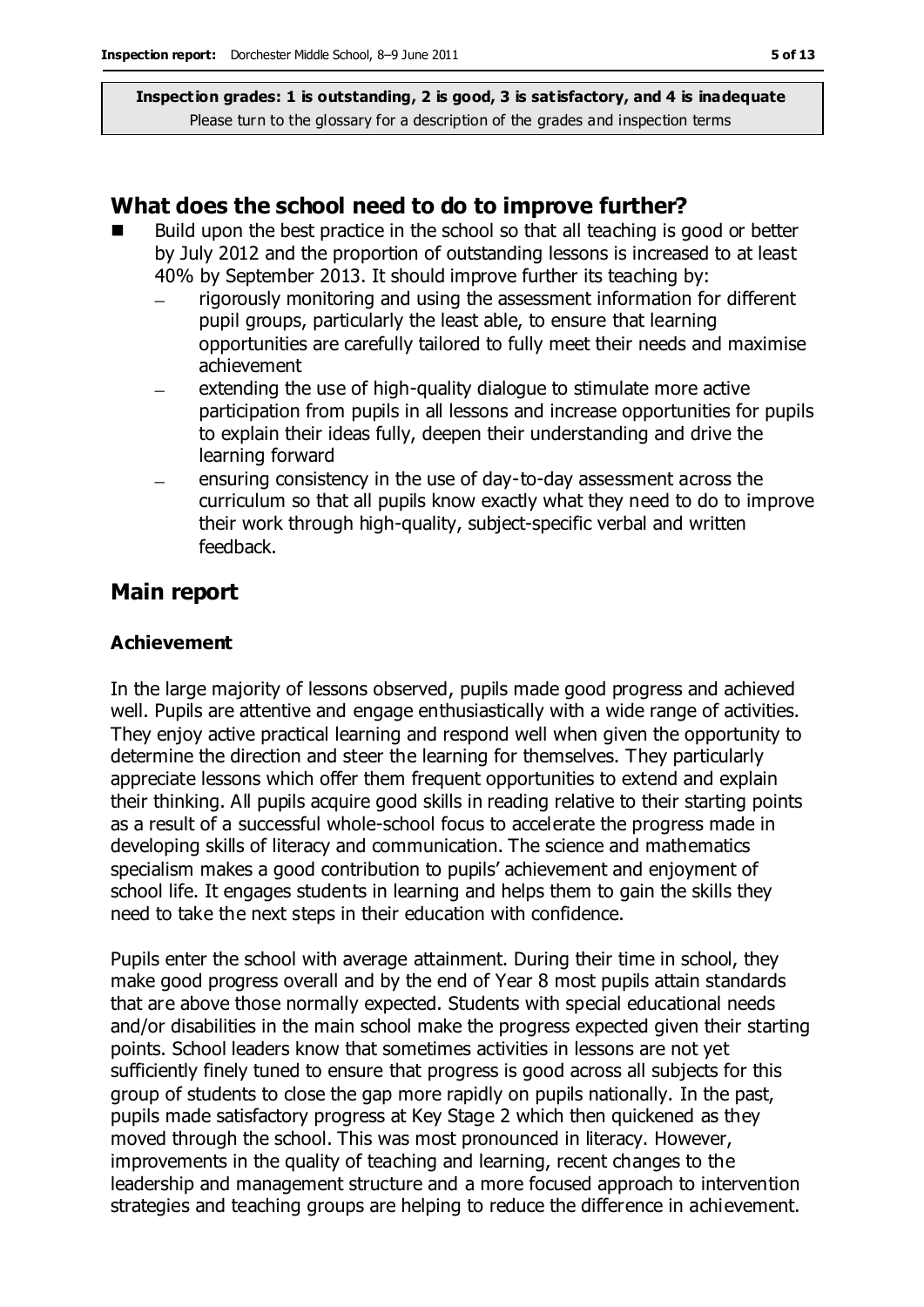Consequently, progress for all pupils, regardless of starting point, is accelerating in Years 5 and 6, and variations in performance between different subjects and different key stages are closing.

#### **Behaviour and safety**

Pupils' behaviour and safety are good in and around the school; pupils are polite and courteous to each other and staff, and create a calm and pleasant atmosphere. Pupils are active members of a harmonious learning community in which all feel valued and respected. They have a real sense of belonging and enjoy attending each day. Consequently, attendance is above average and pupils are punctual to school and lessons. Pupils say that they feel safe at school because adults care well for them and they are able to seek help and support when they have concerns or feel unwell. They have a good understanding of how to stay safe in and out of school, and they confirm that bullying is rare but when it does occur it is dealt with quickly and effectively. Pupils and parents and carers are very appreciative of the excellent range of in-school support mechanisms available to meet a diverse range of physical, learning, social and emotional needs.

Pupils' behaviour in lessons is good, especially in the lessons that engage and motivate them. Pupils report good behaviour over time and show a good understanding of rewards and sanctions. Most parents, carers and pupils agree that standards of behaviour are good. A small minority of pupils who returned the questionnaires, or who spoke to inspectors, said that there are occasions when their learning in lessons can be disrupted by others. Inspectors found that behaviour drops to satisfactory in lessons where the teaching is not sufficiently challenging to capture pupils' interests. This disinterest can manifest itself in low-level off-task behaviour but is usually demonstrated by a more passive attitude to learning because the activities do not fully engage pupils.

#### **Teaching**

The quality of teaching is good because a large majority of it enables pupils to make good progress; some is outstanding. Teachers have good subject knowledge, plan lessons well and create engaging learning activities which are enjoyed by most pupils. However, some inconsistency in teaching quality still exists. This is most evident in the quality of marking, assessment and written feedback, which is variable across subjects and does not always make clear how pupils can improve their work. In too many cases, guidance is of limited value providing general comments that do not enable the student to respond to and/or reshape their learning. School leaders recognise that monitoring and evaluation are not yet sufficiently refined to ensure that the very best practice is seen across all curriculum areas.

The best lessons are characterised by innovative and challenging learning experiences that ensure high levels of pupil participation and engage pupils as partners in the learning process. High-quality questioning and dialogue are skilfully used to develop pupils' skills of communication and support them to articulate ideas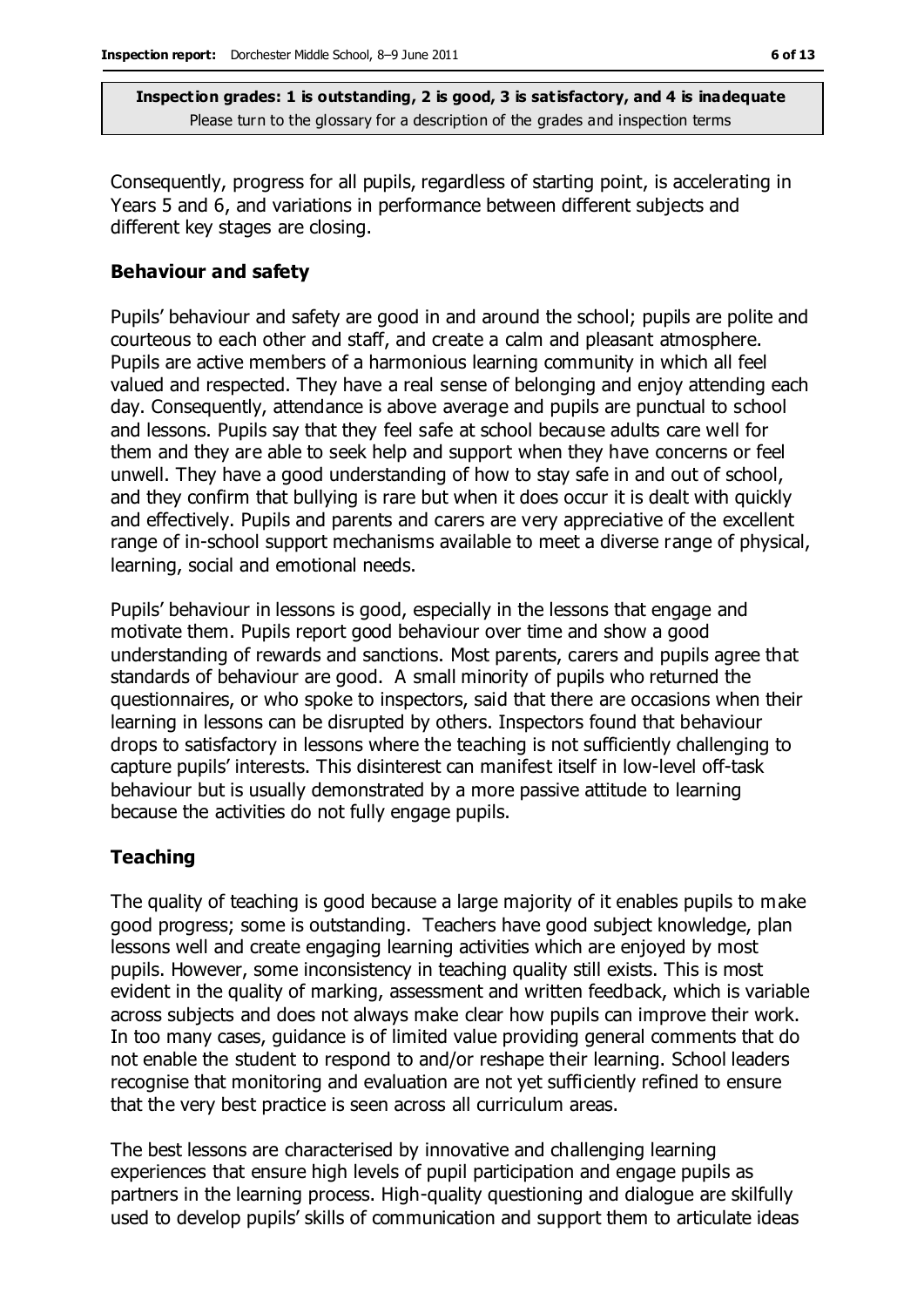fluently and with confidence. Assessment information is used precisely to plan creative activities that awaken pupils' curiosity and draw them into learning. Imaginative use is made of information and communication technology to develop understanding, and very good literacy and numeracy skills are developed within each subject.

Less effective lessons, where progress is satisfactory, typically have the following characteristics:

- overlong teacher explanations which inhibit opportunities for pupils to think for themselves and to develop and explain their ideas
- some slow-paced learning activities that are insufficiently challenging
- learning activities that do not always match the differing needs of all pupils, and which can lead to off-task behaviour and limit progress
- questioning that rarely delves deep in order to check and develop pupils' understanding, or teachers who are inclined to intervene too readily, which militates against pupils' own evaluation of key learning points.

#### **Leadership and management**

The headteacher inspires a strong belief in the school's success and the fulfillment of every pupil's potential is central to the school's ethos. Teamwork and collegiality are evident throughout the school, and the headteacher's vision is shared and implemented by staff at all levels, governors and pupils. The school has been innovative in its development of leadership capacity. A significant number of excellent internal appointments at senior and middle leader level have been instrumental in the school's determined commitment and success to drive up standards. As a result, expectations of pupils' capabilities have been raised through more stringent use of assessment data to set challenging targets and inform teachers' planning so that tasks are now being more closely tailored to pupils' individual needs. This work is underpinned by well-targeted professional development for teachers with a clear focus on improving classroom practice. There is much in place to encourage teachers to improve their practice further.

The school's commitment to equality of opportunity is exemplified by its work to successfully raise attainment at Key Stage 2 and in English where most pupils now make good progress. This work is now being extended to ensure that all pupils with special educational needs and/or disabilities make the same good progress as their peers. The recent appointment of a new special educational needs coordinator and assistant has led to a significant strengthening of practice and facilitated good quality collaboration between teachers and teaching assistants. Analysis of school data and progress seen in lessons show that the impact of this work is already beginning to accelerate the progress made by this group of pupils. Although not yet fully embedded, this information is being used to help all staff identify where to intervene to provide additional support and where new teaching strategies need to be developed to improve learning.

The governing body provides enthusiastic and committed support and makes a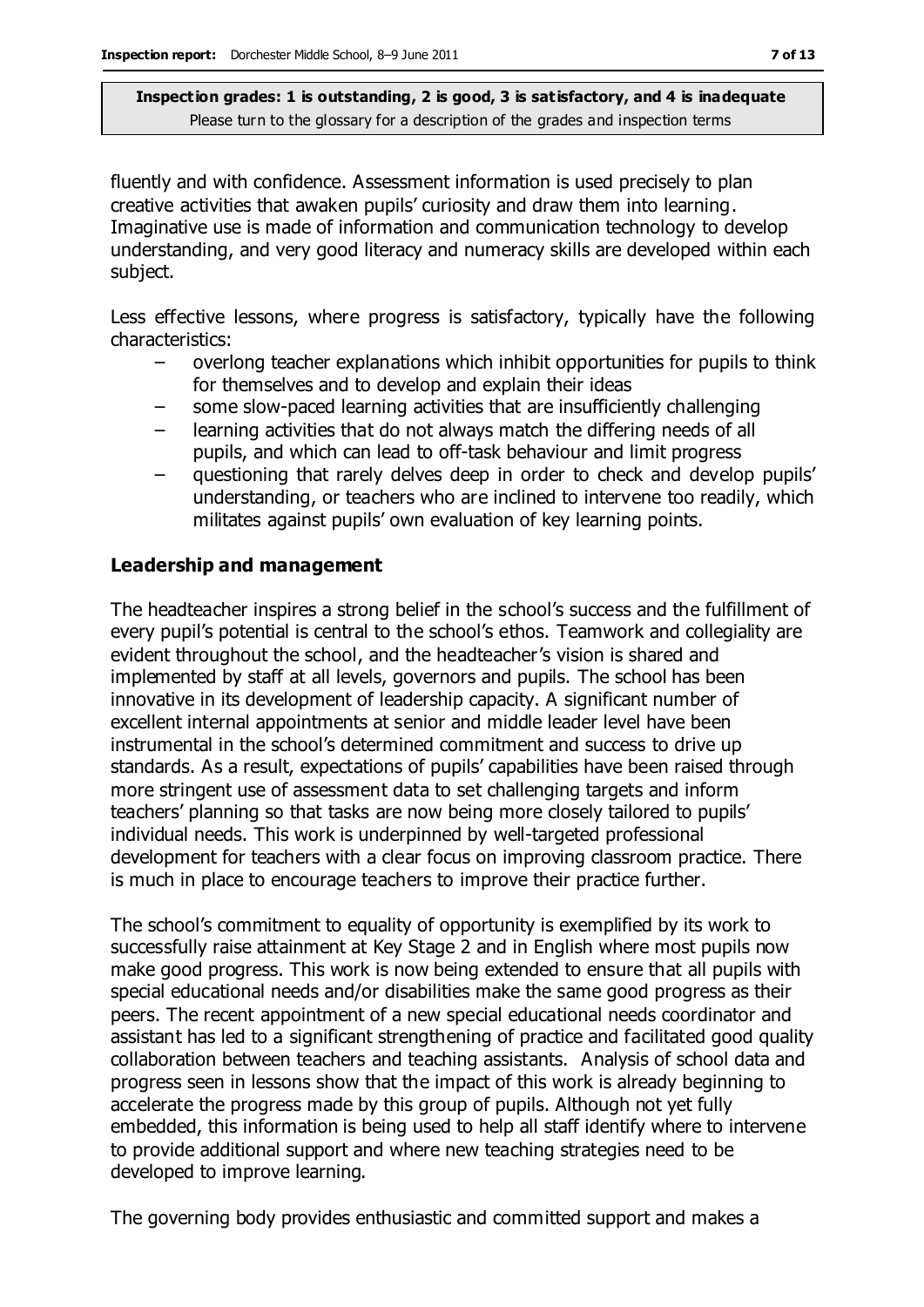strong contribution to the strategic direction of the school. Governors visit the school regularly and, through their learning walks and subject links, are knowledgeable about the school. The confidence and expertise of governors in evaluating the performance of all groups of students in relation to national expectations and in holding it to account are growing. Safeguarding arrangements are good. The school takes the protection of its pupils very seriously and effective procedures and training are in place to keep pupils safe.

The school's promotion of pupils' spiritual, moral, social and cultural development is good and sits at the heart of this cohesive learning community. It is embodied by pupils' good learning and progress and the effective care and guidance they receive. The school provides a caring environment and a range of personalised programmes of learning provide good support for all students, especially those who are more vulnerable. Strong partnerships with parents and carers, a range of outside agencies and neighbouring schools ensure that pupils' diverse needs are met. Pupils were particularly positive about the quality of support for transition from first school and on to upper school as well as the range of artistic and sporting opportunities that are available. Pupils spoke confidently about the atmosphere of mutual respect that exists across the school and their pride that this was recognised through their 'Rights Respecting School' award. School leaders recognise that pupils' knowledge and understanding about the diversity of British culture is less well developed.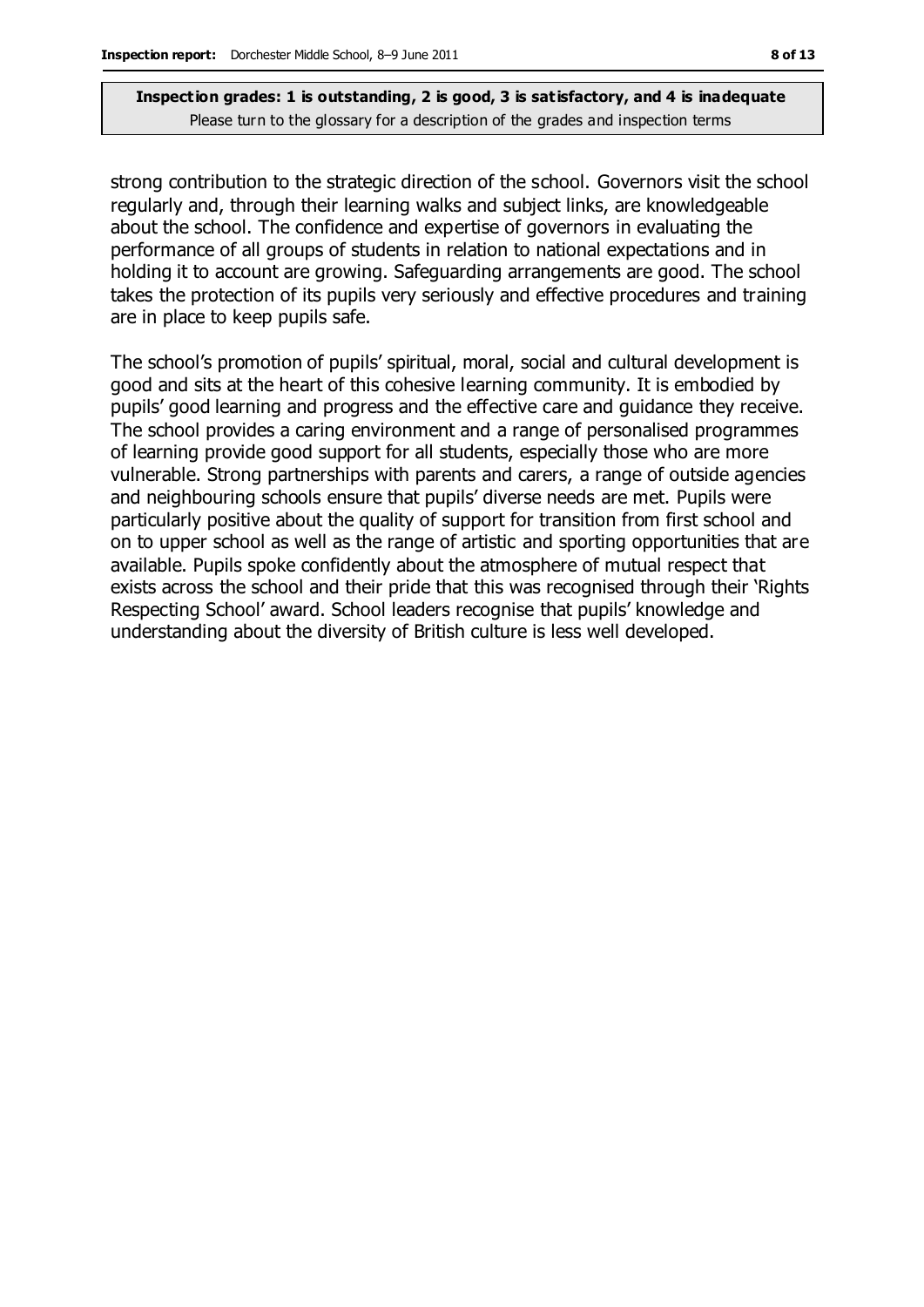#### **Responses from parents and carers to Ofsted's questionnaire**

Ofsted invited all the registered parents and carers of pupils registered at Dorchester Middle School to complete a questionnaire about their views of the school.

In the questionnaire, parents and carers were asked to record how strongly they agreed with 12 statements about the school.

The inspection team received 151 completed questionnaires by the end of the on-site inspection. In total, there are 624 pupils registered at the school.

| <b>Statements</b>                                                             | <b>Strongly</b><br>agree |               | <b>Agree</b> |               | <b>Disagree</b> |                | <b>Strongly</b><br>disagree |               |
|-------------------------------------------------------------------------------|--------------------------|---------------|--------------|---------------|-----------------|----------------|-----------------------------|---------------|
|                                                                               | <b>Total</b>             | $\frac{0}{0}$ | <b>Total</b> | $\frac{0}{0}$ | <b>Total</b>    | $\frac{1}{2}$  | <b>Total</b>                | $\frac{0}{0}$ |
| Q <sub>1</sub><br>My child is happy at school                                 | 85                       | 56            | 60           | 40            | $\overline{4}$  | 3              | $\mathbf 0$                 | $\mathbf 0$   |
| Q <sub>2</sub><br>My child feels safe at school                               | 89                       | 59            | 61           | 40            | $\mathbf{1}$    | $\mathbf{1}$   | $\mathbf{0}$                | $\mathbf 0$   |
| Q <sub>3</sub><br>The school helps my child to<br>achieve as well as they can | 79                       | 52            | 66           | 44            | 5               | 3              | 1                           | $\mathbf{1}$  |
| Q4<br>The school meets my child's<br>particular needs                         | 79                       | 52            | 62           | 41            | 5               | 3              | $\overline{2}$              | $\mathbf{1}$  |
| Q <sub>5</sub><br>The school ensures my child<br>is well looked after         | 93                       | 62            | 55           | 36            | 3               | $\overline{2}$ | $\Omega$                    | $\mathbf 0$   |
| Q <sub>6</sub><br>Teaching at this school is<br>good                          | 91                       | 60            | 59           | 39            | $\mathbf{1}$    | $\mathbf{1}$   | $\mathbf{0}$                | $\mathbf 0$   |
| Q7<br>There is a good standard of<br>behaviour at this school                 | 63                       | 42            | 81           | 54            | 5               | 3              | $\mathbf{0}$                | $\mathbf 0$   |
| Q8<br>Lessons are not disrupted by<br>bad behaviour                           | 35                       | 23            | 86           | 57            | 20              | 13             | $\mathbf 1$                 | $\mathbf{1}$  |
| Q <sub>9</sub><br>The school deals with any<br>cases of bullying well         | 65                       | 43            | 61           | 40            | 7               | 5              | $\mathbf{0}$                | $\mathbf 0$   |
| Q10<br>The school helps me to<br>support my child's learning                  | 70                       | 46            | 73           | 48            | 7               | 5              | $\mathbf{0}$                | $\mathbf 0$   |
| Q11<br>The school responds to my<br>concerns and keeps me well<br>informed    | 74                       | 49            | 67           | 44            | $\overline{4}$  | 3              | $\overline{2}$              | $\mathbf{1}$  |
| Q12<br>The school is well led and<br>managed                                  | 85                       | 56            | 61           | 40            | $\mathbf{1}$    | $\mathbf{1}$   | 0                           | $\mathbf 0$   |

The table above summarises the responses that parents and carers made to each statement. The percentages indicate the proportion of parents and carers giving that response out of the total number of completed questionnaires. Where one or more parents and carers chose not to answer a particular question, the percentages will not add up to 100%.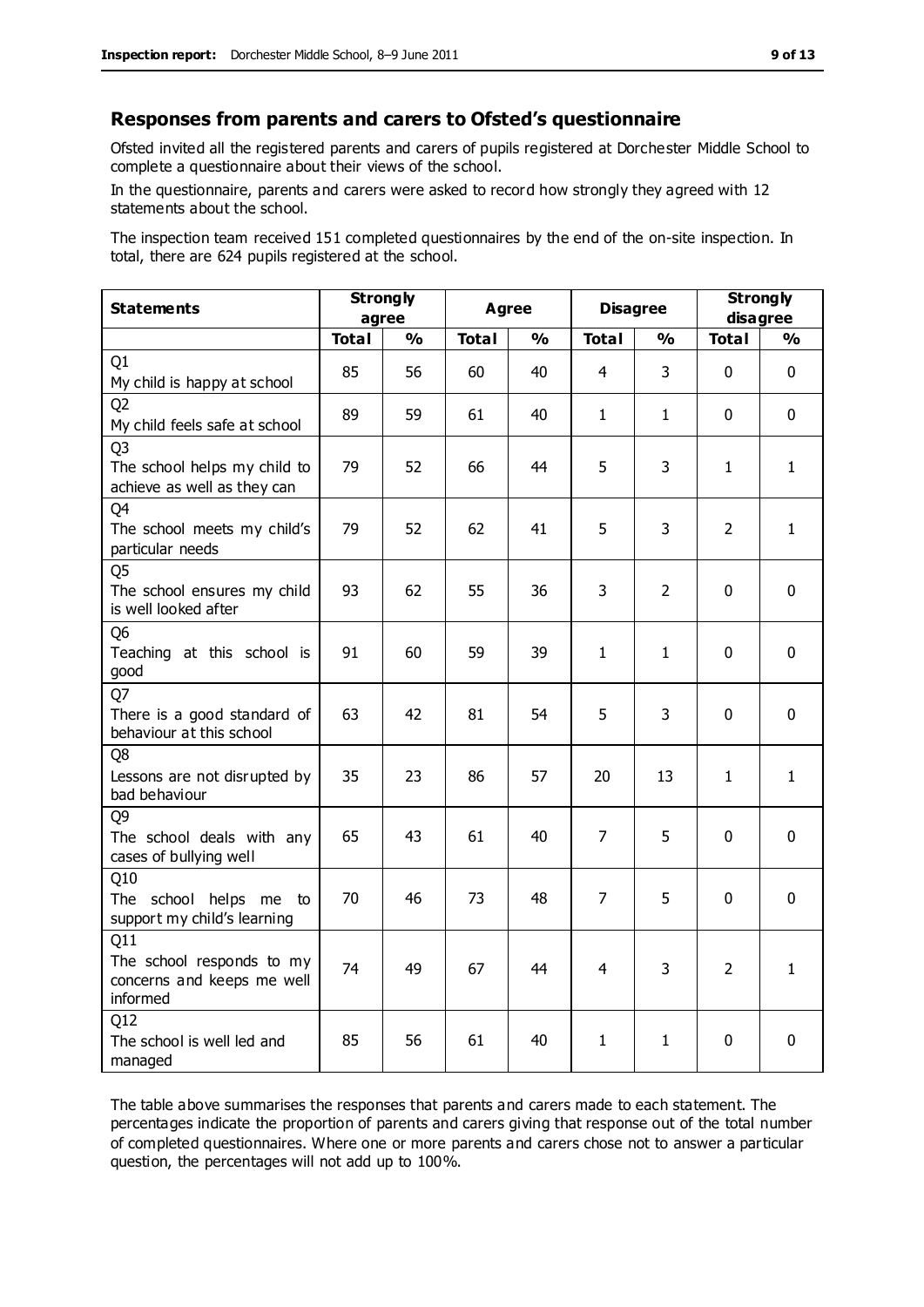# **Glossary**

## **What inspection judgements mean**

| <b>Grade</b> | <b>Judgement</b> | <b>Description</b>                                            |
|--------------|------------------|---------------------------------------------------------------|
| Grade 1      | Outstanding      | These features are highly effective. An outstanding           |
|              |                  | school provides exceptionally well for all its pupils' needs. |
| Grade 2      | Good             | These are very positive features of a school. A school        |
|              |                  | that is good is serving its pupils well.                      |
| Grade 3      | Satisfactory     | These features are of reasonable quality. A satisfactory      |
|              |                  | school is providing adequately for its pupils.                |
| Grade 4      | Inadequate       | These features are not of an acceptable standard. An          |
|              |                  | inadequate school needs to make significant                   |
|              |                  | improvement in order to meet the needs of its pupils.         |
|              |                  | Ofsted inspectors will make further visits until it           |
|              |                  | improves.                                                     |

## **Overall effectiveness of schools**

|                         | Overall effectiveness judgement (percentage of schools) |      |                     |                   |
|-------------------------|---------------------------------------------------------|------|---------------------|-------------------|
| <b>Type of school</b>   | <b>Outstanding</b>                                      | Good | <b>Satisfactory</b> | <b>Inadequate</b> |
| Nursery schools         | 46                                                      | 48   | 6                   |                   |
| Primary schools         | 6                                                       | 47   | 40                  |                   |
| Secondary<br>schools    | 12                                                      | 39   | 38                  |                   |
| Sixth forms             | 13                                                      | 42   | 41                  |                   |
| Special schools         | 28                                                      | 49   | 19                  |                   |
| Pupil referral<br>units | 14                                                      | 45   | 31                  |                   |
| All schools             | 10                                                      | 46   | 37                  |                   |

New school inspection arrangements were introduced on 1 September 2009. This means that inspectors now make some additional judgements that were not made previously.

The data in the table above are for the period 1 September 2010 to 31 December 2010 and are consistent with the latest published official statistics about maintained school inspection outcomes (see [www.ofsted.gov.uk\)](http://www.ofsted.gov.uk/).

The sample of schools inspected during 2010/11 was not representative of all schools nationally, as weaker schools are inspected more frequently than good or outstanding schools.

Percentages are rounded and do not always add exactly to 100.

Sixth form figures reflect the judgements made for the overall effectiveness of the sixth form in secondary schools, special schools and pupil referral units.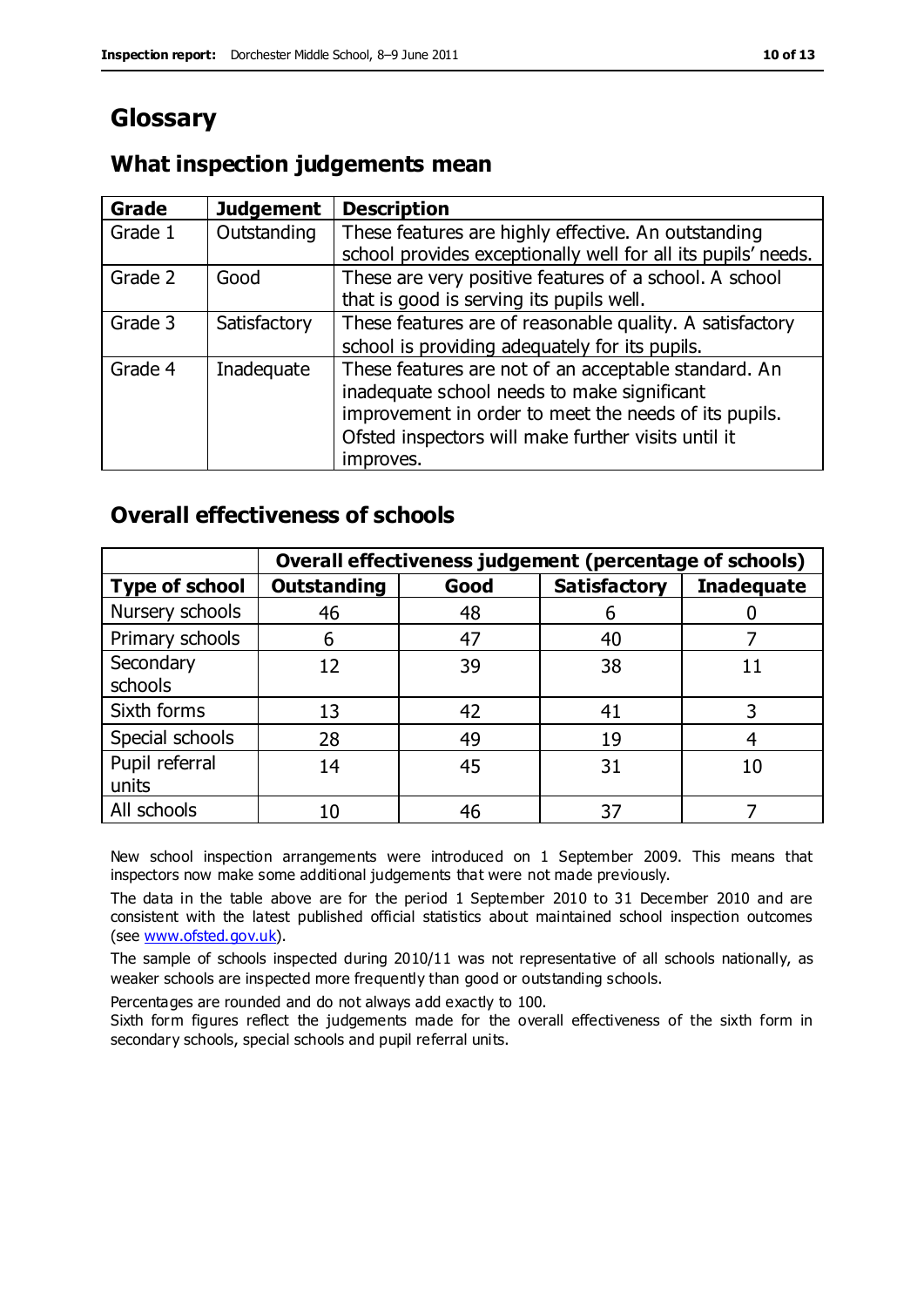# **Common terminology used by inspectors**

| Achievement:               | the progress and success of a pupil in their<br>learning, development or training.                                                                                                                                                          |
|----------------------------|---------------------------------------------------------------------------------------------------------------------------------------------------------------------------------------------------------------------------------------------|
| Attainment:                | the standard of the pupils' work shown by test and<br>examination results and in lessons.                                                                                                                                                   |
| Capacity to improve:       | the proven ability of the school to continue<br>improving. Inspectors base this judgement on what<br>the school has accomplished so far and on the<br>quality of its systems to maintain improvement.                                       |
| Leadership and management: | the contribution of all the staff with responsibilities,<br>not just the headteacher, to identifying priorities,<br>directing and motivating staff and running the<br>school.                                                               |
| Learning:                  | how well pupils acquire knowledge, develop their<br>understanding, learn and practise skills and are<br>developing their competence as learners.                                                                                            |
| Overall effectiveness:     | inspectors form a judgement on a school's overall<br>effectiveness based on the findings from their<br>inspection of the school. The following judgements,<br>in particular, influence what the overall<br>effectiveness judgement will be: |
|                            | The achievement of all pupils.<br>E<br>Behaviour and safety.<br>ш<br>The quality of teaching.<br>H<br>The effectiveness of leadership and<br>п<br>management.<br>and taking into consideration                                              |
|                            | how well the school promotes pupils' spiritual,<br>moral, social and cultural development.                                                                                                                                                  |
| Progress:                  | the rate at which pupils are learning in lessons and<br>over longer periods of time. It is often measured<br>by comparing the pupils' attainment at the end of a                                                                            |

key stage with their attainment when they started.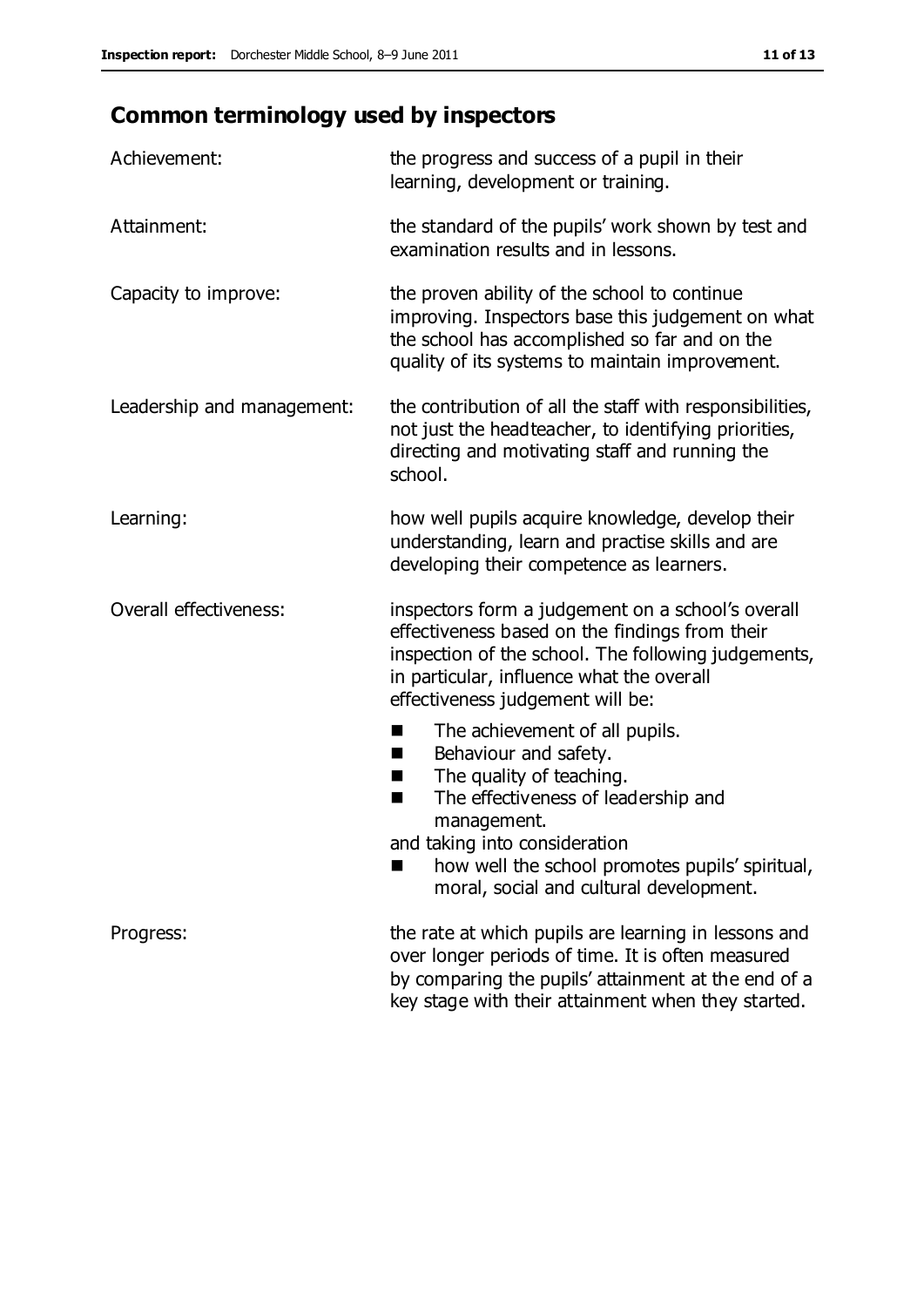#### **This letter is provided for the school, parents and carers to share with their children. It describes Ofsted's main findings from the inspection of their school.**

10 June 2011

Dear Pupils

#### **Inspection of Dorchester Middle School, Dorchester DT1 2HS**

Thank you for making us so welcome when we visited your school. We were very impressed by the way in which you welcomed us and were so eager to show us the work of your school.

We found out that:

- Dorchester Middle School is a good school
- **EXTERGHAVIOUR** behaviour is good because of the way you work hard and the way you respect and look after each other
- you feel safe and trust adults that they will sort things out
- teaching is good and you receive good support to help you learn and ensure you make good progress
- you really appreciate the work of your teachers
- school leaders, teachers and governors are all determined that you should have the opportunity to succeed
- your school is led and managed well.

To make your school even better, we have asked your headteacher and teachers to share their best ideas and learn from each other to improve teaching so that it is more consistently good or outstanding. They are aware that your lessons do not always fully match your individual needs, and have good plans in place to ensure that everyone makes the progress of which they are capable. They can achieve this by:

- making sure that all lessons best meet your needs and provide you with challenging learning activities which enable you all to make good progress
- allowing you enough time to develop and explain your ideas in lessons and take greater responsibility for your own learning
- making sure that teachers consistently give you high-quality feedback on your work so that you always know how to improve in each subject.

All of you can certainly help your teachers by responding to their comments and using the feedback that they give, so you improve your learning and the quality of your work.

Yours sincerely

Karl Sampson Her Majesty's Inspector